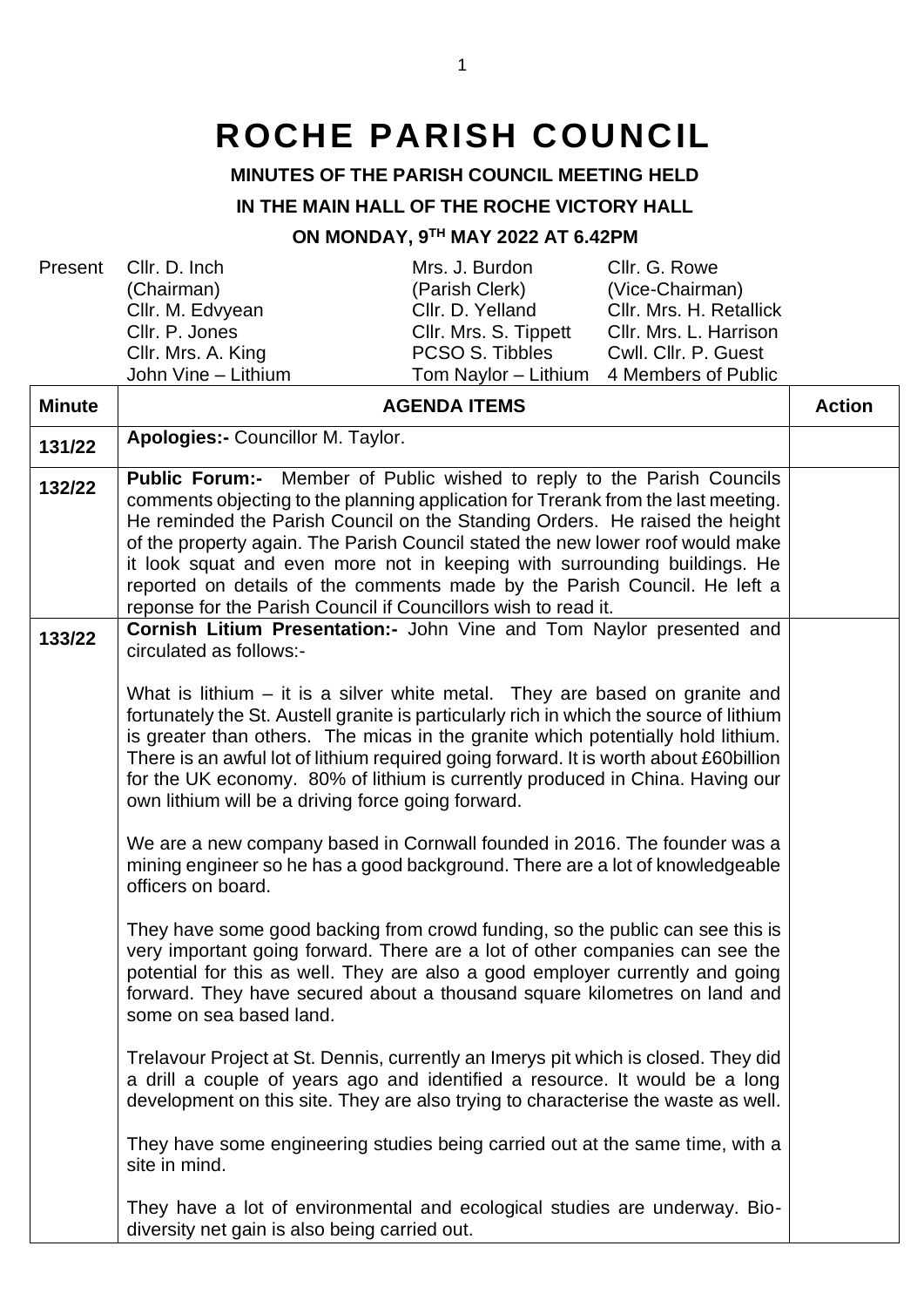|        | Timeline – 2020-2021 carried out drilling. Looking now to carry out scoping<br>study, should go live soon. Folllowing this there will be a full feasibility study<br>carried out and then around 2024-2025 leading into 2026 to initially produce<br>lithium.<br>The are going to all Parish Councils to report and looking for any comments that                                                                                                                                                                                                                                                                                                                                                                                                                                                                                                                                                         |              |
|--------|-----------------------------------------------------------------------------------------------------------------------------------------------------------------------------------------------------------------------------------------------------------------------------------------------------------------------------------------------------------------------------------------------------------------------------------------------------------------------------------------------------------------------------------------------------------------------------------------------------------------------------------------------------------------------------------------------------------------------------------------------------------------------------------------------------------------------------------------------------------------------------------------------------------|--------------|
|        | Councillors may have. They also want to have children involved, as they know a<br>lot about mobile phones and laptops, so will be visiting schools. They are<br>speaking with Natural England as well. They are wanting to continue to engage<br>with Parish Councils as and when required.                                                                                                                                                                                                                                                                                                                                                                                                                                                                                                                                                                                                               |              |
|        | Chairman advised we would keep this as an item on the agenda going forward<br><b>Action: Clerk.</b>                                                                                                                                                                                                                                                                                                                                                                                                                                                                                                                                                                                                                                                                                                                                                                                                       | <b>Clerk</b> |
|        | Chairman thanked John Vincent and Tom Naylor for attending the meeting this<br>evening and reporting to the Parish Council.                                                                                                                                                                                                                                                                                                                                                                                                                                                                                                                                                                                                                                                                                                                                                                               |              |
|        | John Vine and Tom Naylor left the meeting at 7.04pm.                                                                                                                                                                                                                                                                                                                                                                                                                                                                                                                                                                                                                                                                                                                                                                                                                                                      |              |
| 134/22 | Request for Picnic in the Park Event in the Playing Fields and relevant<br><b>permission to organise:-</b> Calley Inglehurst reported on a possible picnic in the<br>park even and asked about permission. She approached Roche Brass and<br>asked if they would be willing to play and they would be happy to do that. She<br>was thinking about arranging for the Sunday as the Church are are doing<br>something on the Saturday. It was resolved to agree to no BBQ's or alchohol<br>but happy for the Brass Band and thank Calley for arranging this in the Playing<br>Fields and to keep the Parish Council informed (Proposed: Councillor Mrs. A.<br>King; Seconded: Councillor Mrs. H. Retallick) Action: Clerk.                                                                                                                                                                                  | <b>Clerk</b> |
|        | Dog Waste – Chairman reported he has seen a reduction which is good news<br>so hopefully the posters may be working.                                                                                                                                                                                                                                                                                                                                                                                                                                                                                                                                                                                                                                                                                                                                                                                      |              |
| 135/22 | Resignation of Parish Councillor:- Clerk reported the Parish Council had now<br>advertised for a week to co-opt a new Councillor. This will expire on Friday and<br>so far there are at least two interested parties. It was resolved to arrange<br>interviews once applicants have come forward with relevant information Action:<br>Clerk.                                                                                                                                                                                                                                                                                                                                                                                                                                                                                                                                                              | <b>Clerk</b> |
| 136/22 | Members Declaration of Interest on items raised on the Agenda/Requests<br>for Dispensation:- None.                                                                                                                                                                                                                                                                                                                                                                                                                                                                                                                                                                                                                                                                                                                                                                                                        |              |
| 137/22 | Monthly Cornwall Councillor Report:- Councillor P. Guest reported as                                                                                                                                                                                                                                                                                                                                                                                                                                                                                                                                                                                                                                                                                                                                                                                                                                      |              |
|        | follows:-<br>Clerk to email local organisations informing them about the Community Chest<br><b>Grant Action: Clerk.</b><br>This month's report is mercifully short and sweet as I went into greater detail<br>$\bullet$<br>in my Annual Report to the Parish Council which you have all seen.<br>Last weekend I attended the first sitting of the Cornwall Youth Parliament in<br>New County Hall Truro. It was really inspiring to meet and work with these<br>young people. I will be acting as a mentor for a sub committee of these<br>Y.M.P.s who will be focussing on jobs and housing.<br>A further piece of work I will be undertaking with them will be concentrating<br>$\bullet$<br>on disability, disabled rights and the challenges disabled people face on a<br>daily basis.<br>I have given packets of wildflower seed to our Clerk who has received<br>requests from residents for these. | <b>Clerk</b> |
|        |                                                                                                                                                                                                                                                                                                                                                                                                                                                                                                                                                                                                                                                                                                                                                                                                                                                                                                           |              |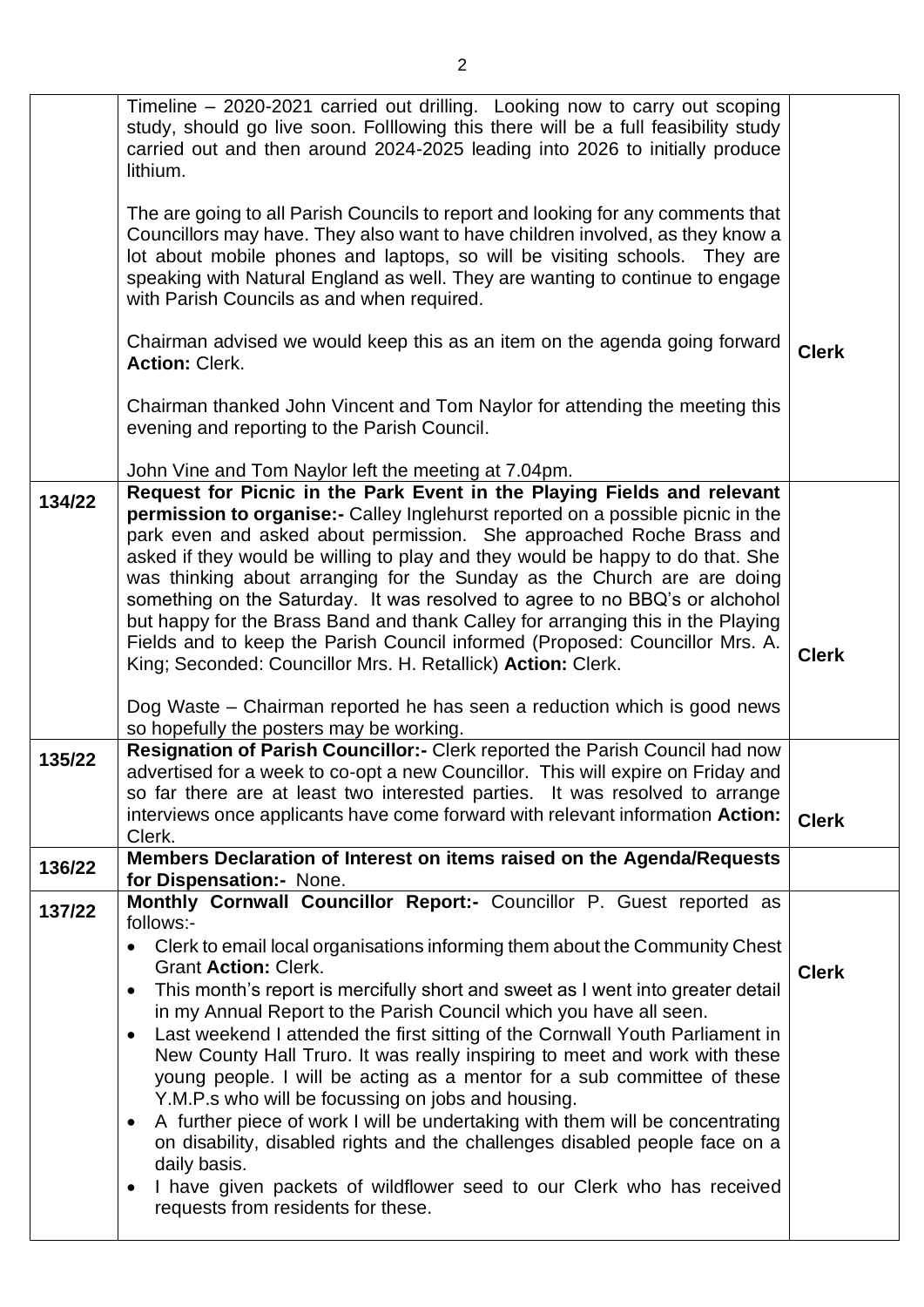|        | I attended a meeting of the Clay Crusaders Support Group and I am looking<br>$\bullet$                                                                                   |              |
|--------|--------------------------------------------------------------------------------------------------------------------------------------------------------------------------|--------------|
|        | forward to working with and supporting Councillor Mrs. A. King in the future.                                                                                            |              |
|        | I should be able to give an update on the Youth Club at the next Parish<br>$\bullet$                                                                                     |              |
|        | Council Meeting, but need to catch up with Councillor Mrs. L. Harrison first.                                                                                            |              |
|        | As soon as I hear any news on the A30 Link Road I will share it with the<br>$\bullet$                                                                                    |              |
|        | Parish Council. But rest assured, I am in weekly contact with our MP about                                                                                               |              |
|        | the project.                                                                                                                                                             |              |
|        | Thanks to the efforts of two of our local residents, the levels of dog mess in<br>$\bullet$<br>the village appear to be dropping. I get regular reports from them and am |              |
|        | grateful for their efforts. I am currently trying to source extra bins and possible                                                                                      |              |
|        | cameras for the village. Mention has been made of the duck pond in her                                                                                                   |              |
|        | reports and I will try and meet up with her for a walkaround the area to see if                                                                                          |              |
|        | anything needs doing.                                                                                                                                                    |              |
|        | Mollie is on standby for the bus shelter art project, but it has been agreed to<br>$\bullet$                                                                             |              |
|        | put this on the backburner for the time being.                                                                                                                           |              |
|        | Chairman thanked Cornwall Councillor P. Guest for his report this evening.                                                                                               |              |
| 138/22 | Election of Chairman and Vice Chairman and Declaration of Acceptance of                                                                                                  |              |
|        | Office:- Councillor D. Inch was nominated for the position of Chairman                                                                                                   |              |
|        | (Proposed: Councillor D. Yelland; Seconded: Councillor P. Jones)                                                                                                         |              |
|        |                                                                                                                                                                          |              |
|        | Councillor G. Rowe was nominated for the position of Vice-Chairman, he duly                                                                                              |              |
|        | accepted and signed his Declaration of Acceptance of Office (Proposed:                                                                                                   |              |
|        | Councillor D. Yelland; Seconded: Councillor P. Jones)                                                                                                                    |              |
|        |                                                                                                                                                                          | <b>Clerk</b> |
|        | Action: Clerk to update relevant paperwork.<br>Election of Sub-Committees:- Sub-Committees agreed as follows with                                                        |              |
| 139/22 | Chairmen:-                                                                                                                                                               |              |
|        | Finance: Councillors Mrs. S. Tippett (Chair of Finance), D. Inch, M. Edyvean, P.                                                                                         |              |
|        | Jones, G. Rowe, D. Yelland, Mrs. H. Retallick, Mrs. A. King, M. Taylor, Mrs. L.                                                                                          |              |
|        | Harrison, Vacancy                                                                                                                                                        |              |
|        | Burial: Councillors Mrs. A. King (Chairman of Burial), D. Inch, M. Edyvean, P.                                                                                           |              |
|        | Jones, G. Rowe, D. Yelland, Mrs. H. Retallick, M. Taylor, Mrs. L. Harrison,                                                                                              |              |
|        | Vacancy                                                                                                                                                                  |              |
|        | <b>Footpaths:</b> Councillors Mrs. S. Tippett, M. Edyvean, Mrs. H. Retallick, D.                                                                                         |              |
|        | Yelland, Mrs. L. Harrison                                                                                                                                                |              |
|        | Planning: Councillors M. Edyvean (Chairman of Planning), D. Inch, P. Jones,                                                                                              |              |
|        | G. Rowe, D. Yelland, Mrs. H. Retallick, Mrs. A. King, M. Taylor, Mrs. L. Harrison,                                                                                       |              |
|        | Vacancy                                                                                                                                                                  |              |
|        | Solar and Small Grant Applications: Councillors D. Inch, M. Edyvean, Mrs.<br>S. Tippett, Mrs. H. Retallick                                                               |              |
|        | Voted on block                                                                                                                                                           |              |
|        | (Proposed: Councillor D. Yelland; Seconded: Councillor P. Jones)                                                                                                         | <b>Clerk</b> |
|        | <b>Action:</b> Clerk to update relevant paperwork.                                                                                                                       |              |
|        | Election of Representatives:- Representatives agreed as follows:-                                                                                                        |              |
| 140/22 | <b>China Clay Area Committee:-</b> Councillors Mrs. H. Retallick, Mrs. A. King, Mrs.                                                                                     |              |
|        | L. Harrison                                                                                                                                                              |              |
|        | Par & Newquay Branch Line: Councillor D. Yelland                                                                                                                         |              |
|        | Roche Sports Complex: Remove item.                                                                                                                                       |              |
|        | Roche Victory Hall Management Committee: Councillor Mrs. S. Tippett                                                                                                      |              |
|        | Action: Clerk to inform Roche Victory Hall.                                                                                                                              |              |
|        | Officer/Representative on Parish<br><b>Magazine: Councillor</b><br><b>Press</b><br>D.                                                                                    |              |
|        | Yelland/Clerk                                                                                                                                                            |              |
|        | Roche Aid in Sickness Charity Trust: Councillor Mrs. S. Tippett                                                                                                          |              |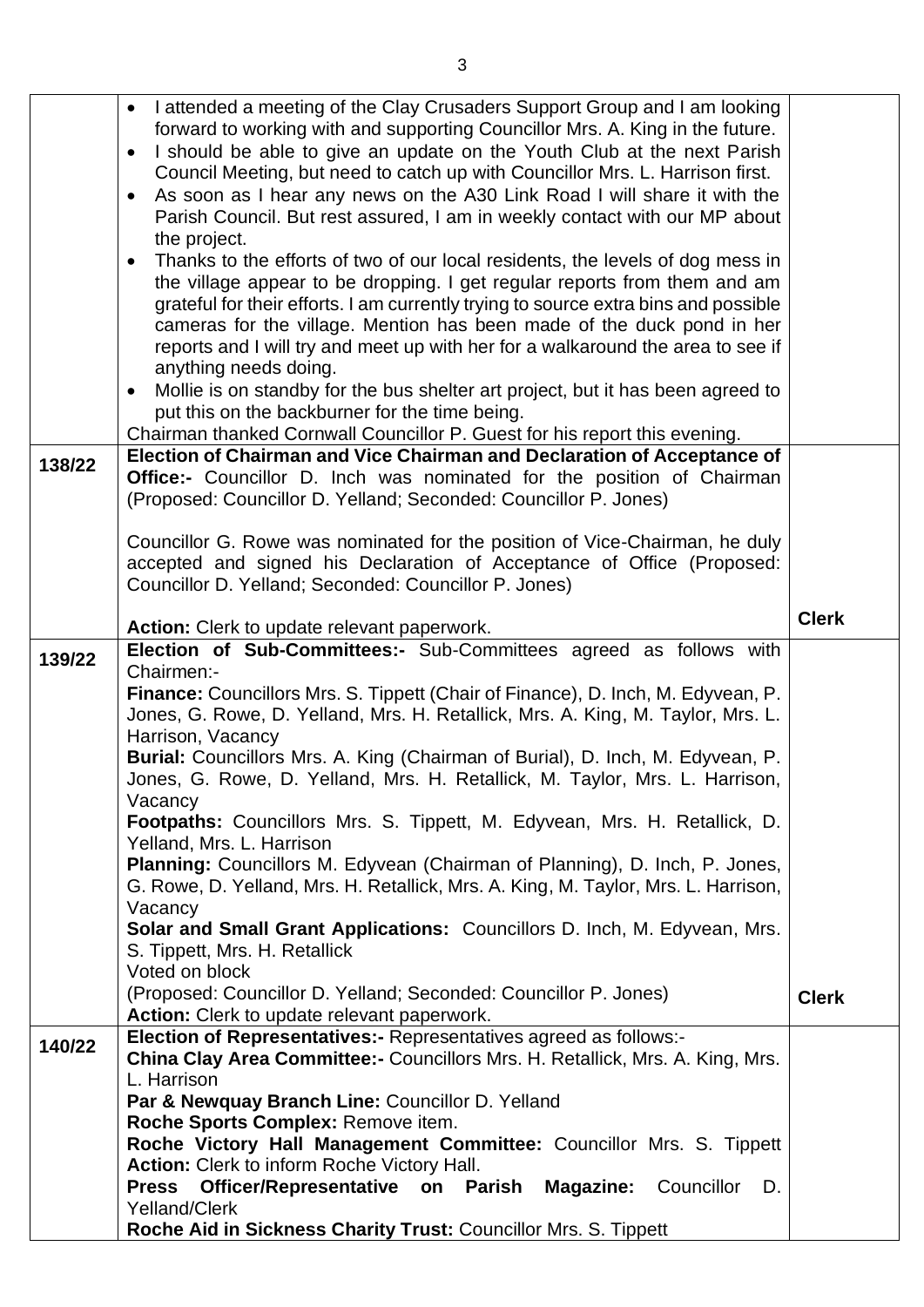|        | Voted on block<br>(Proposed: Councillor P. Jones; Seconded: Councillor D. Yelland)<br>Action: Clerk to update relevant paperwork.                                                                                                                                                                                                                                                                                                                                                                                                                                                                                                                                                                                                                                                               | <b>Clerk</b>            |
|--------|-------------------------------------------------------------------------------------------------------------------------------------------------------------------------------------------------------------------------------------------------------------------------------------------------------------------------------------------------------------------------------------------------------------------------------------------------------------------------------------------------------------------------------------------------------------------------------------------------------------------------------------------------------------------------------------------------------------------------------------------------------------------------------------------------|-------------------------|
| 141/22 | Confirmation of Parish Minutes from the Monthly and Closed Meetings<br>held on the 11 <sup>th</sup> April 2022:- Resolved the Minutes of the Monthly and Closed<br>Meetings held on the 11 <sup>th</sup> April 2022 as circulated were confirmed as a true and<br>accurate record and to be duly signed by the Chairman (Proposed: Councillor D.<br>Yelland; Seconded: Councillor G. Rowe)                                                                                                                                                                                                                                                                                                                                                                                                      |                         |
| 142/22 | Matters Arising from the Monthly Minutes of the Meeting held on the 11 <sup>th</sup><br><b>April 2022:-</b>                                                                                                                                                                                                                                                                                                                                                                                                                                                                                                                                                                                                                                                                                     |                         |
|        | Page 2 Min.89/22 Meeting with Matthew Vowells and Steve Cudmore:- Clerk<br>reported as discussed through emails this additional meeting had been put on<br>hold for the time being.                                                                                                                                                                                                                                                                                                                                                                                                                                                                                                                                                                                                             |                         |
|        | Page 2 Min.90/22 CCTV:- Clerk asked Cornwall Councillor P. Guest if he had<br>an update? Cornwall Councillor P. Guest reported is is still following up and<br>would report back in due course Action: Cornwall Councillor P. Guest.                                                                                                                                                                                                                                                                                                                                                                                                                                                                                                                                                            | Cwll. Cllr.<br>P. Guest |
|        | Page 2 Min.90/22 Waste Bin for Tremodrett Road:- Clerk asked Cornwall<br>Councillor P. Guest if he had an update? Cornwall Councillor P. Guest reported<br>is is still following up and would report back in due course Action: Cornwall<br>Councillor P. Guest.                                                                                                                                                                                                                                                                                                                                                                                                                                                                                                                                | Cwll. Cllr.<br>P. Guest |
|        | Page 5 Min.281/21 Remembrance Day Service for 2022:- Clerk reported a<br>response had been received from the Bishops Office advising they have<br>consulted with the Revd. Canon Paul Arthur about the matter and he has told<br>them that the PCC have fully discussed the issue a couple of times with a view<br>to trying to accommodate all interests. The PCC has, however, made the<br>decision for the best of reasons and intentions for it to remain at 3.00pm. They<br>advised to contact Revd. Cannon Paul Arthur should we wish to know anything<br>further. It was resolved to respond advising we understand your reasons to Rev<br>Paul Arthur and ask if he is happy for us to speak to some Priests as we would<br>like our Remembrance Sunday event at 11.00am Action: Clerk. | <b>Clerk</b>            |
|        | Previous Minutes - Naming of Former Poachers Site:- Clerk reported a<br>response had been received advising the company had seen the banner and<br>can reassure the Parish Council that the development is called Poachers Corner<br>as agreed. The banner was produced prior to the agreement on the name and<br>it has been put up so that buyers know to who to contact reference for this site.<br>The address has already been registered as Poachers Corner, so they hope this<br>will put the Parish Councillors minds at ease.                                                                                                                                                                                                                                                          |                         |
| 143/22 | Planning Applications/Results/Correspondence/Any Letters received for<br>or against any Planning Applications:-                                                                                                                                                                                                                                                                                                                                                                                                                                                                                                                                                                                                                                                                                 |                         |
|        | <b>Planning Applications:-</b><br><b>PA22/03377 – Mr. &amp; Mrs. Sugden</b> – Loft conversion with dormer windows to<br>front and rear, and also a balcony to rear, 16 Higher Trezaise, Roche - Support<br>(Proposed: Councillor G. Rowe; Seconded: Councillor P. Jones)                                                                                                                                                                                                                                                                                                                                                                                                                                                                                                                        | <b>Clerk</b>            |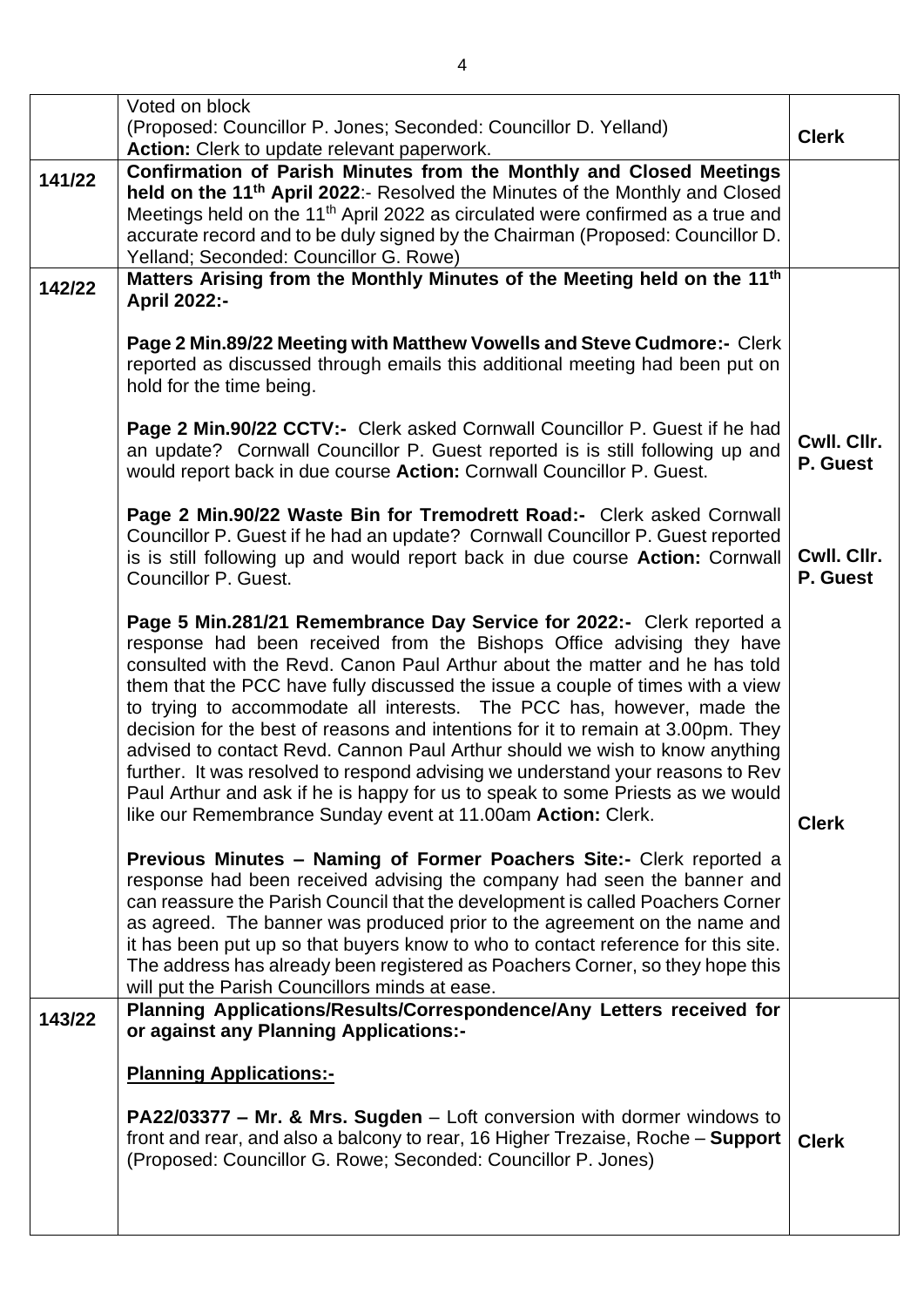|        | PA22/03042 - Mr. Sukhjinder - Conversion and extension of guest house to 5<br>dwelling houses and associated works, Victoria Guesthouse, Victoria Road,<br>Victoria, Roche - Support - Recommendation that something needs to be<br>done with the lane, as increasing number of people using the entrance<br>(Proposed: Councillor P. Jones; Seconded: Councillor Mrs. H. Retallick)                                                                                 |                   |                                     | <b>Clerk</b> |
|--------|----------------------------------------------------------------------------------------------------------------------------------------------------------------------------------------------------------------------------------------------------------------------------------------------------------------------------------------------------------------------------------------------------------------------------------------------------------------------|-------------------|-------------------------------------|--------------|
|        | PA22/03488 - Mr. T. Allen - Prior approval notification to determine if planning<br>permission is required for: Steel portal framed agricultural building required for<br>general agricultural storage, to include machinery, tools and associated<br>implements, Land at Pentivale Farm, Roche - Withdrawn                                                                                                                                                          |                   |                                     |              |
|        | PA22/03143 - C/o Ron Coll Rodenhurst Estates Ltd - The proposed<br>development comprises the construction of a new industrial/commercial shed for<br>logistics and distribution use, including ancillary office floorspace, in addition to<br>staff/visitor car parking and landscaping enhancements, Land North of Victoria<br>Commercial Centre, Victoria Business Park, Roche - Support (Proposed:<br>Councillor G. Rowe; Seconded: Councillor Mrs. H. Retallick) |                   |                                     | <b>Clerk</b> |
|        | <b>PA22/04109 - Mr. Forte</b> - Porch and rear extension with modifications to<br>fenestration and associated works, Mount Pleasant Bungalow, Withiel Road,<br>Roche - Support (Proposed: Councillor D. Yelland; Seconded: Councillor Mrs.<br>L. Harrison)                                                                                                                                                                                                           |                   |                                     | <b>Clerk</b> |
|        | <b>Planning Results Received:-</b><br><b>PA22/03509 - Mrs. C. Eddy</b> - OHL sect 37 Exemption Electricity at Work Act<br>1989 proposed overhead pole work at Reeshill, Roche for A30 and A391 Link<br>Road, Street Record, Lower Trerank, Roche - Closed - Advice Given                                                                                                                                                                                             |                   |                                     |              |
|        | <b>PA22/02123 – Mr. Adrian Parker</b> – Septic tank and drainage field, Higher Town                                                                                                                                                                                                                                                                                                                                                                                  |                   |                                     |              |
|        | Barn, Tremodrett Lane, Roche - Approved                                                                                                                                                                                                                                                                                                                                                                                                                              |                   |                                     |              |
| 144/22 | Monthly Accounts for Approval:- It was proposed that the Council approve the<br>accounts for payments as circulated on schedule (Proposed: Councillor D.                                                                                                                                                                                                                                                                                                             |                   |                                     |              |
|        | Yelland; Seconded: Councillor Mrs. A. King)                                                                                                                                                                                                                                                                                                                                                                                                                          |                   |                                     |              |
|        | Salaries, Pensions, National Insurance,<br>Income Tax and Expenses                                                                                                                                                                                                                                                                                                                                                                                                   | £2,053.76         | May 2022                            |              |
|        | <b>Cornwall Association of Local Councils</b>                                                                                                                                                                                                                                                                                                                                                                                                                        |                   | £1,175.06   Membership 22/23        |              |
|        | Lanhydrock Garden Services                                                                                                                                                                                                                                                                                                                                                                                                                                           | £168.00           | Duck Pond/Verge                     |              |
|        | <b>AJH Services - Toilet Cleaning</b>                                                                                                                                                                                                                                                                                                                                                                                                                                | £484.72           | April 2022                          |              |
|        | Roche Victory Hall - Hire Hall - April 2022                                                                                                                                                                                                                                                                                                                                                                                                                          | £86.74            | Post Office Cont.                   |              |
|        | Duchy Cemetery's Limited - Interment                                                                                                                                                                                                                                                                                                                                                                                                                                 | £475.00           | Udy                                 |              |
|        | British Gas - Electric for Toilets                                                                                                                                                                                                                                                                                                                                                                                                                                   | £37.05            | 5/3/22-4/4/22                       |              |
|        | Duchy Cemetery's Limited - Interment                                                                                                                                                                                                                                                                                                                                                                                                                                 | £475.00           | <b>Burdon</b>                       |              |
|        | Roche Victory Hall - Hire Hall - May 2022                                                                                                                                                                                                                                                                                                                                                                                                                            | £86.66            | Post Office Cont.                   |              |
|        | Roche Victory Hall - Hire Hall                                                                                                                                                                                                                                                                                                                                                                                                                                       | £25.00            | May 2022                            | <b>Clerk</b> |
|        | Crystal Clear Limited - Bus Shelter Clean<br><b>Wicksteed Leisure Limited</b>                                                                                                                                                                                                                                                                                                                                                                                        | £68.00<br>£146.02 | April 2022<br><b>Bearings/Parts</b> |              |
|        | Duchy Cemetery's Limited - Interment                                                                                                                                                                                                                                                                                                                                                                                                                                 | £475.00           | King                                |              |
|        | Duchy Cemetery's Limited - Interment                                                                                                                                                                                                                                                                                                                                                                                                                                 | £475.00           | Kent                                |              |
|        | DMC IT - Website Updating                                                                                                                                                                                                                                                                                                                                                                                                                                            | £25.00            | March 2022                          |              |
|        | Duchy Cemetery's Limited - Interment                                                                                                                                                                                                                                                                                                                                                                                                                                 | £80.00            | Kestle                              |              |
|        | Crystal Clear Limited - Bus Shelter Clean                                                                                                                                                                                                                                                                                                                                                                                                                            | £68.00            | May 2022                            |              |
|        | Crystal Clear Limited - Waste Bins                                                                                                                                                                                                                                                                                                                                                                                                                                   | £512.00           | April 2022                          |              |
|        |                                                                                                                                                                                                                                                                                                                                                                                                                                                                      |                   |                                     |              |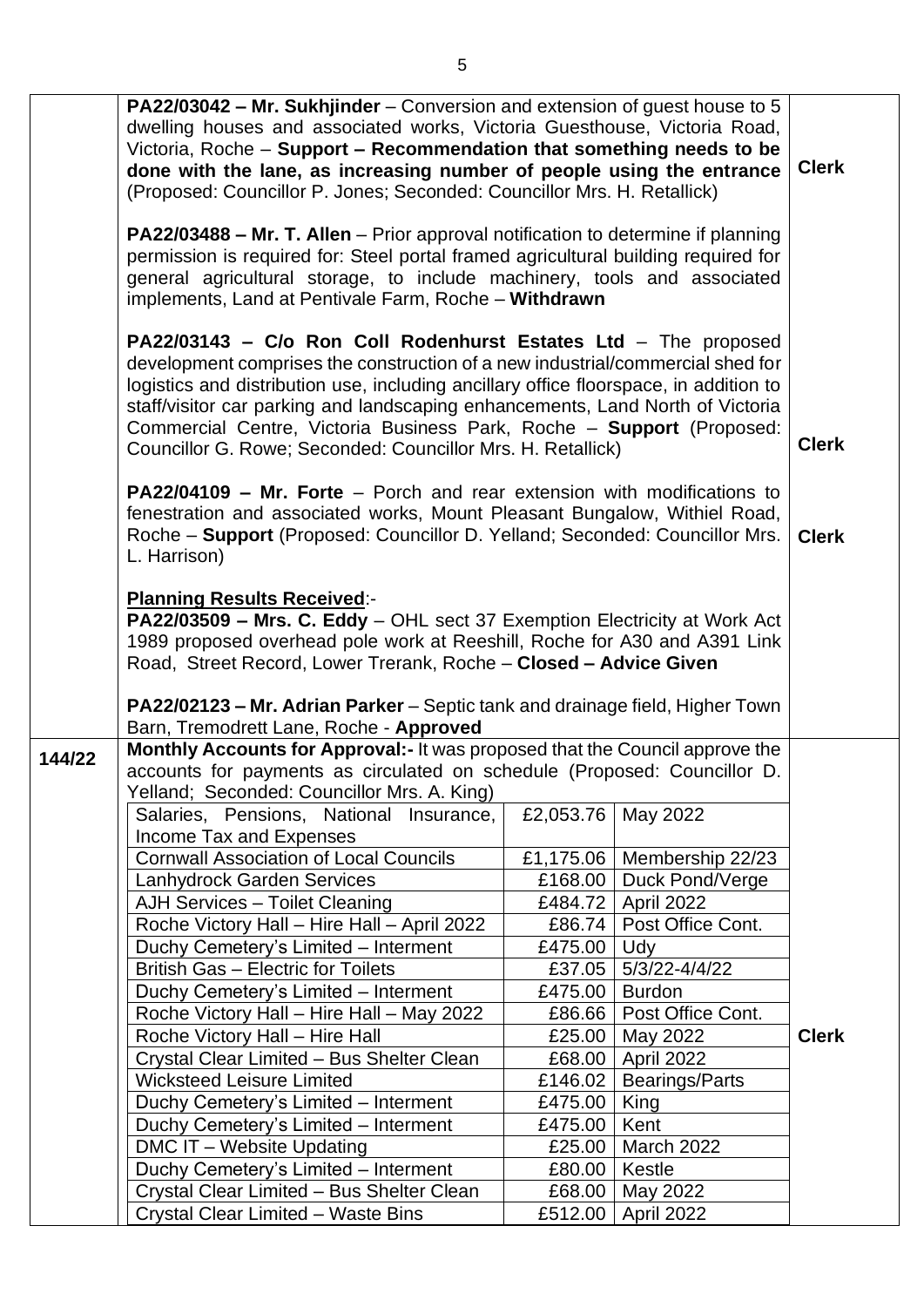|        | <b>Receipt:</b> Lloyds Bank - Interest                                                                                                                                                                                                              |                     | £0.03 April 2022    |              |
|--------|-----------------------------------------------------------------------------------------------------------------------------------------------------------------------------------------------------------------------------------------------------|---------------------|---------------------|--------------|
|        | <b>Receipt: Paul Bourton Funerals</b>                                                                                                                                                                                                               | £621.00 $\vert$ Udy |                     |              |
|        | Receipt: Robert Bunt & Son Funerals                                                                                                                                                                                                                 | £621.00   Burdon    |                     |              |
|        | <b>Receipt: Cornwall Council - Interest</b>                                                                                                                                                                                                         |                     | £73.84   April 2022 |              |
|        | Email received from Roche Victory Hall Social Committee informing that                                                                                                                                                                              |                     |                     |              |
|        | booking fees for the hall will increase from the 1 <sup>st</sup> June 2022. Overheads are                                                                                                                                                           |                     |                     |              |
|        | increasing especially electricity which is more than doubling, therefre, from the                                                                                                                                                                   |                     |                     |              |
|        | 1 <sup>st</sup> June 2022 the hire charge for the hall will be £30.00 per meeting.                                                                                                                                                                  |                     |                     |              |
| 145/22 | List of Reserves and Reserves Policy to be adopted:- Clerk presented last                                                                                                                                                                           |                     |                     |              |
|        | years list of reserves and it was resolved as per discussion during setting the                                                                                                                                                                     |                     |                     |              |
|        | precept to add items as follows: Extension to Roche Cemetery - £50,000;                                                                                                                                                                             |                     |                     |              |
|        | Footpath at Victoria - £50,000; Footpath at Higher Trezaise - £6,000; Village                                                                                                                                                                       |                     |                     |              |
|        | Park and Skatepark - £15,000; Car Parks Repairs if necessary x 2 - £10,000;                                                                                                                                                                         |                     |                     |              |
|        | Maintenance and Grasscutting - Old Lane Street Lighting - £3,000; Duckpond -<br>£10,000. Clerk to amend and re-circulate to Councillors (Proposed: Councillor                                                                                       |                     |                     |              |
|        | Mrs. H. Retallick; Seconded: Councillor Mrs. S. Tippett) Action: Clerk.                                                                                                                                                                             |                     |                     | <b>Clerk</b> |
|        | Community Chest 2022/2023 - Ideas for a Grant from Cornwall Councillor:-                                                                                                                                                                            |                     |                     |              |
| 146/22 | It was resolved to spread the word to local organisations to inform them of this                                                                                                                                                                    |                     |                     |              |
|        | <b>Action: Clerk.</b>                                                                                                                                                                                                                               |                     |                     | <b>Clerk</b> |
|        |                                                                                                                                                                                                                                                     |                     |                     |              |
| 147/22 | Cemetery Matters (Including any applications for memorials or<br>inscriptions):- Application received from Kerrow Memorials for additional                                                                                                          |                     |                     |              |
|        | inscription to cremation tablet for the late Kathleen May Underwood. It was                                                                                                                                                                         |                     |                     |              |
|        | resolved to accept as per our Rules and Regulations, Clerk to confirm when                                                                                                                                                                          |                     |                     |              |
|        | ashes will be interred (Proposed: Councillor Mrs. A. King; Seconded: Councillor                                                                                                                                                                     |                     |                     | <b>Clerk</b> |
|        | Mrs. H. Retallick) Action: Clerk.                                                                                                                                                                                                                   |                     |                     |              |
|        | Enquiry from family regarding interment into family grave for Brother who has<br>just passed to be interred with his late Mother. Father remarried and was buried<br>elsewhere but double plot had been purchased by him. It was resolved to accept |                     |                     |              |
|        | (Proposed: Councillor Mrs. A. King; Seconded: Councillor Mrs. H. Retallick)<br><b>Action: Clerk.</b>                                                                                                                                                |                     |                     | <b>Clerk</b> |
|        | Benches in Cemetery – Clerk reported this matter was outstanding and she was                                                                                                                                                                        |                     |                     |              |
|        | waiting to hear from the family as they are abroad, however, she had now<br>received a message today to contact his brother Action: Clerk.                                                                                                          |                     |                     | <b>Clerk</b> |
|        |                                                                                                                                                                                                                                                     |                     |                     |              |
|        | Clerk reported the Cemetery layout drawings which was still outstanding as she<br>had been trying to fit in a site meeting with the matter above as well, do we could                                                                               |                     |                     |              |
|        | deal with all matters together Action: Clerk.                                                                                                                                                                                                       |                     |                     | <b>Clerk</b> |
|        |                                                                                                                                                                                                                                                     |                     |                     |              |
|        | Larcombes Memorials – Email received advising on the tombed memorial                                                                                                                                                                                |                     |                     |              |
|        | required advising the family had informed them the sizes for the memorial at                                                                                                                                                                        |                     |                     |              |
|        | Roche had been altered. They required clarification what the maximum sizes are                                                                                                                                                                      |                     |                     |              |
|        | now, so they can move forward with drawings, quotations and ultimately permits.                                                                                                                                                                     |                     |                     |              |
|        | It was resolved to update that a slab needs to site on the foundations of the brick                                                                                                                                                                 |                     |                     |              |
|        | Action: Clerk to speak with Allan to get size of brick wall and liaise with<br>Councillors and then include in regulations.                                                                                                                         |                     |                     | <b>Clerk</b> |
|        |                                                                                                                                                                                                                                                     |                     |                     |              |
|        | Burial Regulations for Approval effective from the 1 <sup>st</sup> April 2022:- Next<br>Agenda Action: Clerk.                                                                                                                                       |                     |                     | <b>Clerk</b> |
|        |                                                                                                                                                                                                                                                     |                     |                     |              |
|        |                                                                                                                                                                                                                                                     |                     |                     |              |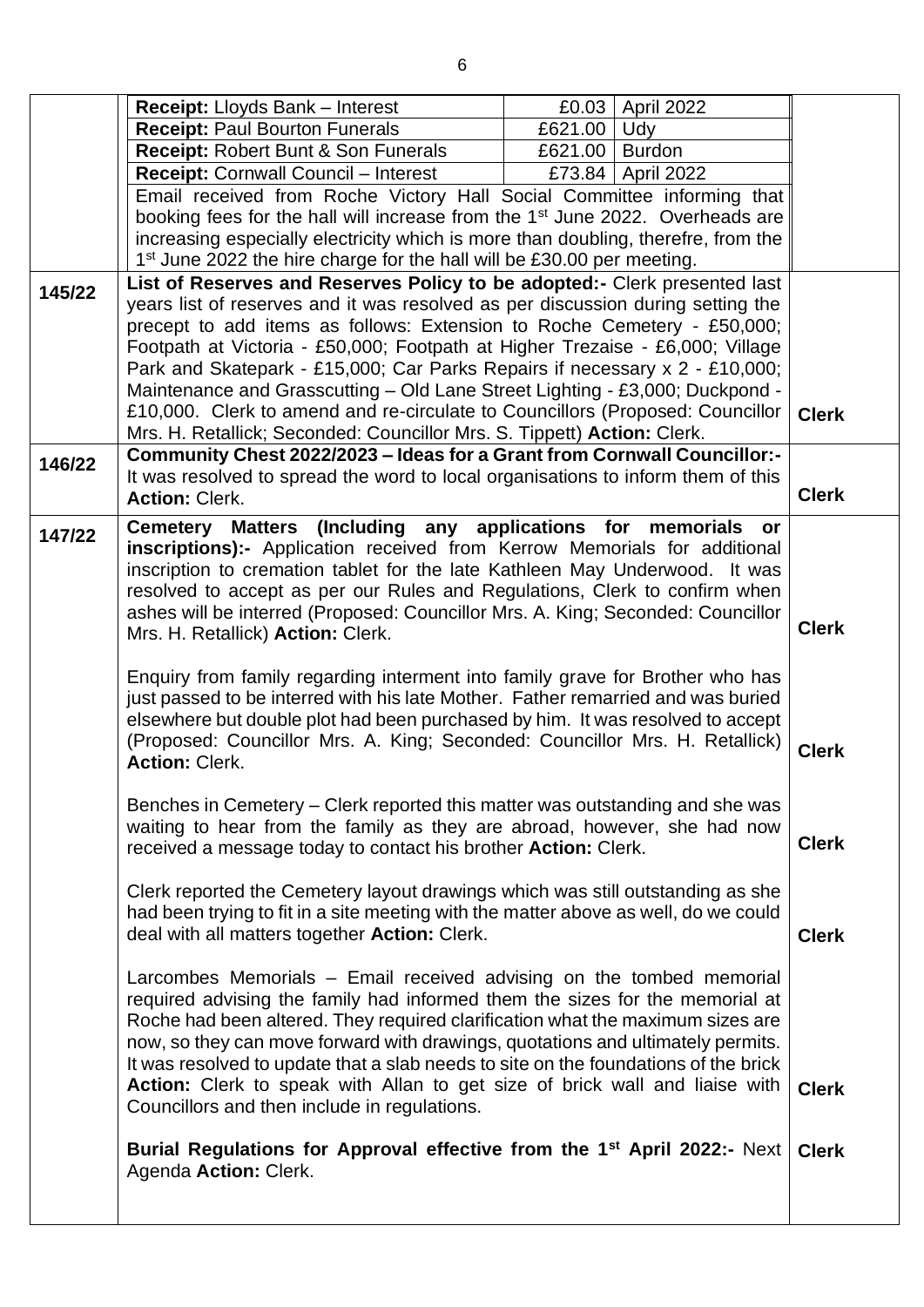| 148/22 | Minor Repairs/Works in the Parish that may arise:- Councillor M. Edyvean                                                                                                                                                                                                                                                                                                                                                                                                                                                                                                                                                                                                                                                                                                                                                                                                                   |              |
|--------|--------------------------------------------------------------------------------------------------------------------------------------------------------------------------------------------------------------------------------------------------------------------------------------------------------------------------------------------------------------------------------------------------------------------------------------------------------------------------------------------------------------------------------------------------------------------------------------------------------------------------------------------------------------------------------------------------------------------------------------------------------------------------------------------------------------------------------------------------------------------------------------------|--------------|
|        | reported at the back of the cemetery and agreed with our Contractor to carry out                                                                                                                                                                                                                                                                                                                                                                                                                                                                                                                                                                                                                                                                                                                                                                                                           |              |
|        | an extra half hour to clear.                                                                                                                                                                                                                                                                                                                                                                                                                                                                                                                                                                                                                                                                                                                                                                                                                                                               |              |
|        | Wall Memorial Chain has been damaged Action: Clerk to ask Contractor to<br>repair.                                                                                                                                                                                                                                                                                                                                                                                                                                                                                                                                                                                                                                                                                                                                                                                                         | <b>Clerk</b> |
| 149/22 | Playing Fields, Hardcourt Area, Skateboard Park (Including (a) 2 x Storage<br>Containers; (b) Arranging Rota for Weekly Park Inspections; (c) Quotes for<br>works in the Park; (d) Line Marking in the Car Park):-                                                                                                                                                                                                                                                                                                                                                                                                                                                                                                                                                                                                                                                                         |              |
|        | 2 x Storage Containers: - Chairman reported on the purchase of two storage<br>containers for Cricket and Football Clubs to tidy the site up at a cost of £3,450.00<br>each plus vat. It was resolved to purchase both and pay invoice upon receipt<br>(Proposed: Councillor P. Jones; Seconded: Councillor G. Rowe) Action: Clerk.                                                                                                                                                                                                                                                                                                                                                                                                                                                                                                                                                         | <b>Clerk</b> |
|        | Arranging Rota for Weekly Park Inspections: - Councillor M Edyvean reported<br>this needs to be set up as he cannot carry on doing every week. It was resolved<br>to set up a weekly rota with Councillors M. Edyvean, Mrs. L. Harrison, Mrs. S.<br>Tippett, G. Rowe, with Councillors making a decision between themselves and<br>let the Clerk know Action: Councillors.                                                                                                                                                                                                                                                                                                                                                                                                                                                                                                                 | Cllrs.       |
|        | Rospa Playing Field Annual Inspection paperwork received and circulated to<br>Councillors. A paper copy has been passed to Councillor M. Edyvean this<br>evening. An invoice for the inspection has now been received in the sum of<br>£176.40 including vat, to be included on the next payment schedule Action:<br>Clerk.                                                                                                                                                                                                                                                                                                                                                                                                                                                                                                                                                                | <b>Clerk</b> |
|        | Quotes for works in the Park:- Clerk reported on quote received from our<br>Contractors for levelling of the small kiddie's area and any other mole hills around<br>play equipment and lay grass seed on areas affected £550.00 plus vat; Fixing<br>the 4 gaps in the hedge to the cricket field with callywith stone fixed with concrete<br>to hopefully stop it happening again £750.00 plus vat; To clear up fallen tree in<br>Church field chipping branches and logging into manageable pieces and deliver<br>logs to agreed site. £600.00 plus vat. It was resolved to accept two prices as<br>soon as possible but not for the tree quote (Proposed: Councillor M. Edyvean;<br>Seconded: Councillor Mrs. A. King) Action: Clerk. Clerk to also inform the<br>Diocese a tree is down and send the quote we received for works to be carried<br>out, to be invoiced directly to them. | <b>Clerk</b> |
|        | Line Marking in the Car Park:- Clerk reported a quote had been received today<br>as follows:- Price for line marking in hot thermoplastic to include, Standard<br>parking bays, Two DDA parking bays, Yellow hatching for no parking areas,<br>Lettering to read No Parking in front on new containers, Total Price £1,113.00<br>plus vat. It was resolved to go ahead once the new tarmac is finished in June<br>(Proposed: Councillor Mrs. A. King; Seconded: Councillor Mrs. L. Harrison)<br><b>Action: Clerk.</b>                                                                                                                                                                                                                                                                                                                                                                      | <b>Clerk</b> |
|        | PSCO S. Tibbles left the meeting at 8.08pm.                                                                                                                                                                                                                                                                                                                                                                                                                                                                                                                                                                                                                                                                                                                                                                                                                                                |              |
| 150/22 | Roche Public Conveniences/Bus Shelters:- Correspondence received and<br>circulate in respect of the Buzz Stops planting designs, confirming the planters<br>will not be attached to the bus stops itself but on a wooden frame, which should<br>be heavy enough for it not to be lifted/moved.                                                                                                                                                                                                                                                                                                                                                                                                                                                                                                                                                                                             |              |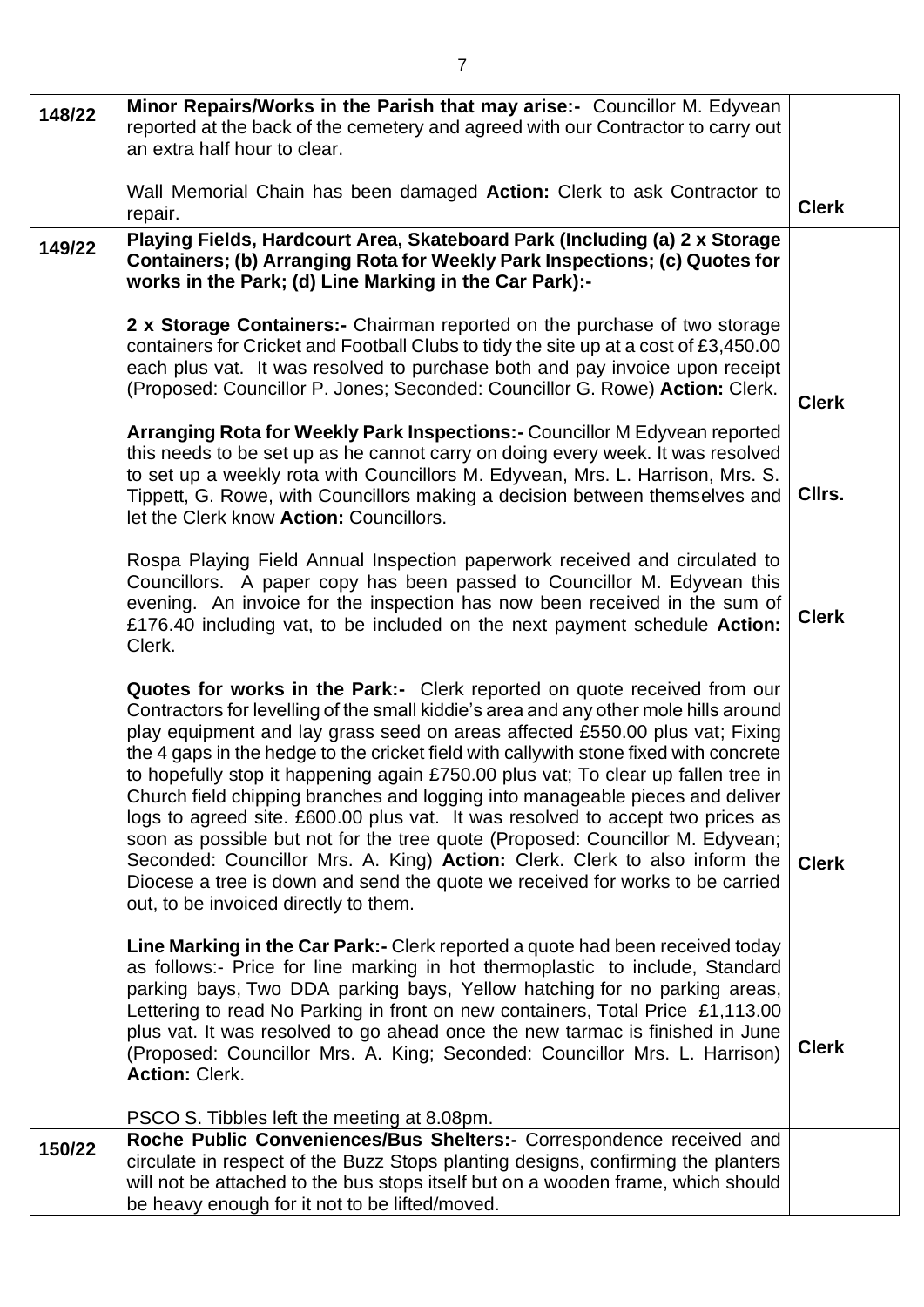|        | Email received from member of public in respect of some art on the Bus Shelters.<br>They also asked about fitting with seats to all shelters. It was noted by the Parish<br>Council that we will be looking at art work in the future but this has been put on<br>hold for the time being.                                                                                                                                                                                                                                                                                                                                                                                                                                                                                                                                                                       |                         |
|--------|------------------------------------------------------------------------------------------------------------------------------------------------------------------------------------------------------------------------------------------------------------------------------------------------------------------------------------------------------------------------------------------------------------------------------------------------------------------------------------------------------------------------------------------------------------------------------------------------------------------------------------------------------------------------------------------------------------------------------------------------------------------------------------------------------------------------------------------------------------------|-------------------------|
| 152/22 | Footpath Signs/Matters:- No update.                                                                                                                                                                                                                                                                                                                                                                                                                                                                                                                                                                                                                                                                                                                                                                                                                              |                         |
| 153/22 | Update on Duck Pond:- Clerk reported an update had been received today<br>advising unfortunately, they are taking 4 months or so from completion on their<br>website for transactions of this type, but it appears that this application is taking<br>far longer. I would add that this means that the application is in the queue<br>awaiting processing, but just will not be completed on the register at the Land<br>Registry for a while. The previous date given was an estimate and it appears<br>that they are very behind with their workload <b>Action:</b> Keep Pending.                                                                                                                                                                                                                                                                              | <b>Clerk</b>            |
| 154/22 | Update on Youth Club for Roche:- Cornwall Councillor P. Guest had no<br>update.                                                                                                                                                                                                                                                                                                                                                                                                                                                                                                                                                                                                                                                                                                                                                                                  |                         |
| 155/22 | HM The Queen's Platinum Jubilee - Wildflower Planting (Including Legacy<br>Tree Planting Project for the Village):-                                                                                                                                                                                                                                                                                                                                                                                                                                                                                                                                                                                                                                                                                                                                              |                         |
|        | Email received from the Pantomime Committee asking for more details on what<br>the Parish Council would like them to do, i.e. where to put etc. They also advised<br>they had received several messages asking if any events were taking place<br>during the Jubilee Weekend. It was resolved to put bunting up around the<br>Church and Playing Fields and pass on Calley Inglehursts contact information<br>so they can liaisie direct Action: Clerk.                                                                                                                                                                                                                                                                                                                                                                                                          | <b>Clerk</b>            |
|        | Legacy Tree Planting Project for the Village: - Chairman reported on email<br>received. It was agreed to register to put a tree in the playing field and also send<br>a copy of this registration to Stuart Wood as well. To keep on agenda going<br>forward Action: Clerk.                                                                                                                                                                                                                                                                                                                                                                                                                                                                                                                                                                                      | <b>Clerk</b>            |
|        | Action: Cornwall Councillor P. Guest to liaise with Stuart Wood for plan going<br>forward and invite him to the next Parish Council Meeting.                                                                                                                                                                                                                                                                                                                                                                                                                                                                                                                                                                                                                                                                                                                     | Cwll. Cllr.<br>P. Guest |
| 156/22 | Screen to be installed for use by the Parish Council for Meetings and other<br>organisations:- Chairman reported he would investigate for the next meeting<br><b>Action: Clerk.</b>                                                                                                                                                                                                                                                                                                                                                                                                                                                                                                                                                                                                                                                                              | <b>Clerk</b>            |
| 157/22 | Village Regeneration Works/Working Party for the Village:- Next Litter Pick<br>will be the first Sunday of the month - 3 <sup>rd</sup> July; 4 <sup>th</sup> September; 6 <sup>th</sup> November<br>2022.                                                                                                                                                                                                                                                                                                                                                                                                                                                                                                                                                                                                                                                        |                         |
|        | Update received from Vicky Bundy following the litter pick at the beginning of the<br>month - There were 4 of us in attendance Councillor G. Rowe, David Edwards,<br>Andy and myself. We collected 7 bags. I noticed the last pick in March still had<br>same info as before in the Roche News. I did email the Editor. I will do a post on<br>the Roche Facebook page to say it is not on next weekend. Sorry if I had sent<br>you the wrong date of the 8th. Hopefully Councillor G. Rowe will pass on that<br>both the gate closers up at the park need replacing. I am sure they will be picked<br>up in the next inspection if not but just so you know. He did try with David<br>Edwards to fix back one of the chains round the war monument opposite the<br>toilets but that still needs fixing too.<br>One Member of public left the meeting at 8.28pm. |                         |
|        |                                                                                                                                                                                                                                                                                                                                                                                                                                                                                                                                                                                                                                                                                                                                                                                                                                                                  |                         |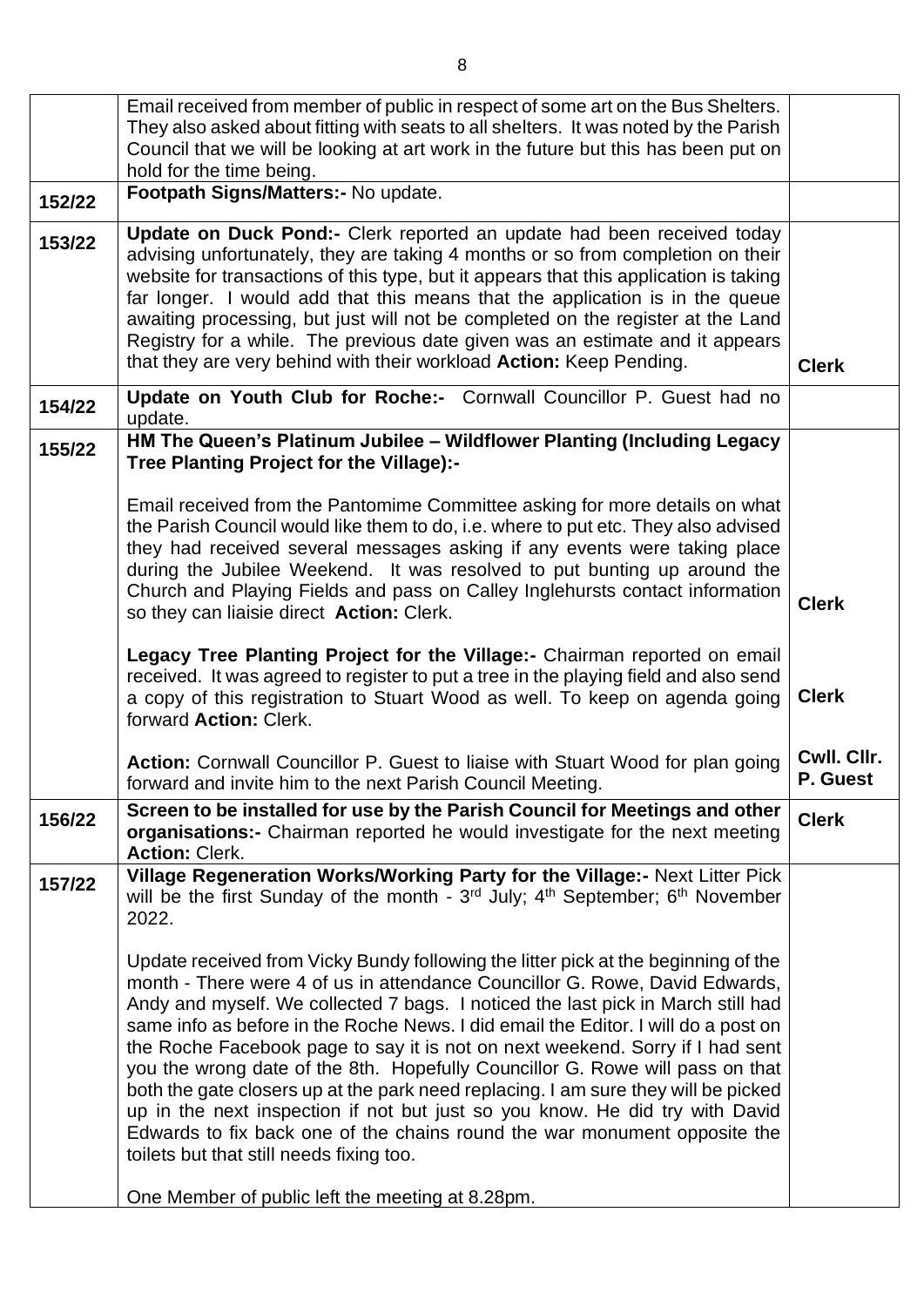| Vision Zero South West - Successful Grant Application - Next Steps -<br>158/22<br>Updated information received:- Clerk reported an email had been received<br>advising a fully maintained package which would serve up to 8 sites for 4 years<br>would be in the region of £17,500 - £18,000. This would exclude cost of any<br>poles that might be required in your chosen locations. All sites would still need<br>to be agreed through Rachael Tatlow.<br>A response had been receied from Rachael Tatlow advising the costs were in<br>the region of £17,153 to £29,687.<br>Clerk reported she had also followed up with Imerys to possibly match fund and<br>a response had been received advising the legal agreement required to transfer<br>the funds to Roche Parish Council is nearing completion between Imerys and<br>Cornwall Council. Once completed the £10,000 will be available for the speed<br>warning device, I am hoping it should only be upto a couple of weeks until we<br><b>Clerk</b><br>get to this point Action: Keep Pending. |  |
|------------------------------------------------------------------------------------------------------------------------------------------------------------------------------------------------------------------------------------------------------------------------------------------------------------------------------------------------------------------------------------------------------------------------------------------------------------------------------------------------------------------------------------------------------------------------------------------------------------------------------------------------------------------------------------------------------------------------------------------------------------------------------------------------------------------------------------------------------------------------------------------------------------------------------------------------------------------------------------------------------------------------------------------------------------|--|
|                                                                                                                                                                                                                                                                                                                                                                                                                                                                                                                                                                                                                                                                                                                                                                                                                                                                                                                                                                                                                                                            |  |
|                                                                                                                                                                                                                                                                                                                                                                                                                                                                                                                                                                                                                                                                                                                                                                                                                                                                                                                                                                                                                                                            |  |
| It was resolved that Councillor D. Yelland reviews paperwork received and<br>Cllr. D<br>reports back and to wait for funding from Imerys and then we can claim £10,000<br>Yelland/<br>funding allocated from Vision Zero South West (Proposed: Councillor Mrs. S.<br><b>Clerk</b><br>Tippett; Seconded: Councillor Mrs. H. Retallick) Action: Councillor D. Yelland<br>and Clerk.                                                                                                                                                                                                                                                                                                                                                                                                                                                                                                                                                                                                                                                                          |  |
| New Estate for Tregothnan Estates including Section 106 Funding and Play<br>159/22<br>Area Discussion:- Chairman reported we are having a closed meeting for<br>Councillors with Origin 3 and Barrett Homes on Thursday 19th May 2022 at<br>Roche Victory Hall Main Hall.                                                                                                                                                                                                                                                                                                                                                                                                                                                                                                                                                                                                                                                                                                                                                                                  |  |
| Tree Safety Surveys:- Chair reported we are waiting for a quote from our<br>160/22<br><b>Clerk</b><br>Contractor Action: Keep Pending.                                                                                                                                                                                                                                                                                                                                                                                                                                                                                                                                                                                                                                                                                                                                                                                                                                                                                                                     |  |
| Defibrillator for Roche Victory Hall - Request for the Parish Council to pay<br>161/22<br>ongoing annual monitoring fee:- Clerk reported the internet connection at<br>Roche School is now up and running.<br>Clerk reported she was waiting to hear from Norman Trebilcock with the cost of<br><b>Clerk</b><br>a new defibrillator and running costs Action: Keep pending.<br>With regards to the Doctors surgery a response had been received adising they<br>could not put their defibrillator on the wall outside of the building as CQC expect<br>us to have one in the actual building not on the outside.                                                                                                                                                                                                                                                                                                                                                                                                                                           |  |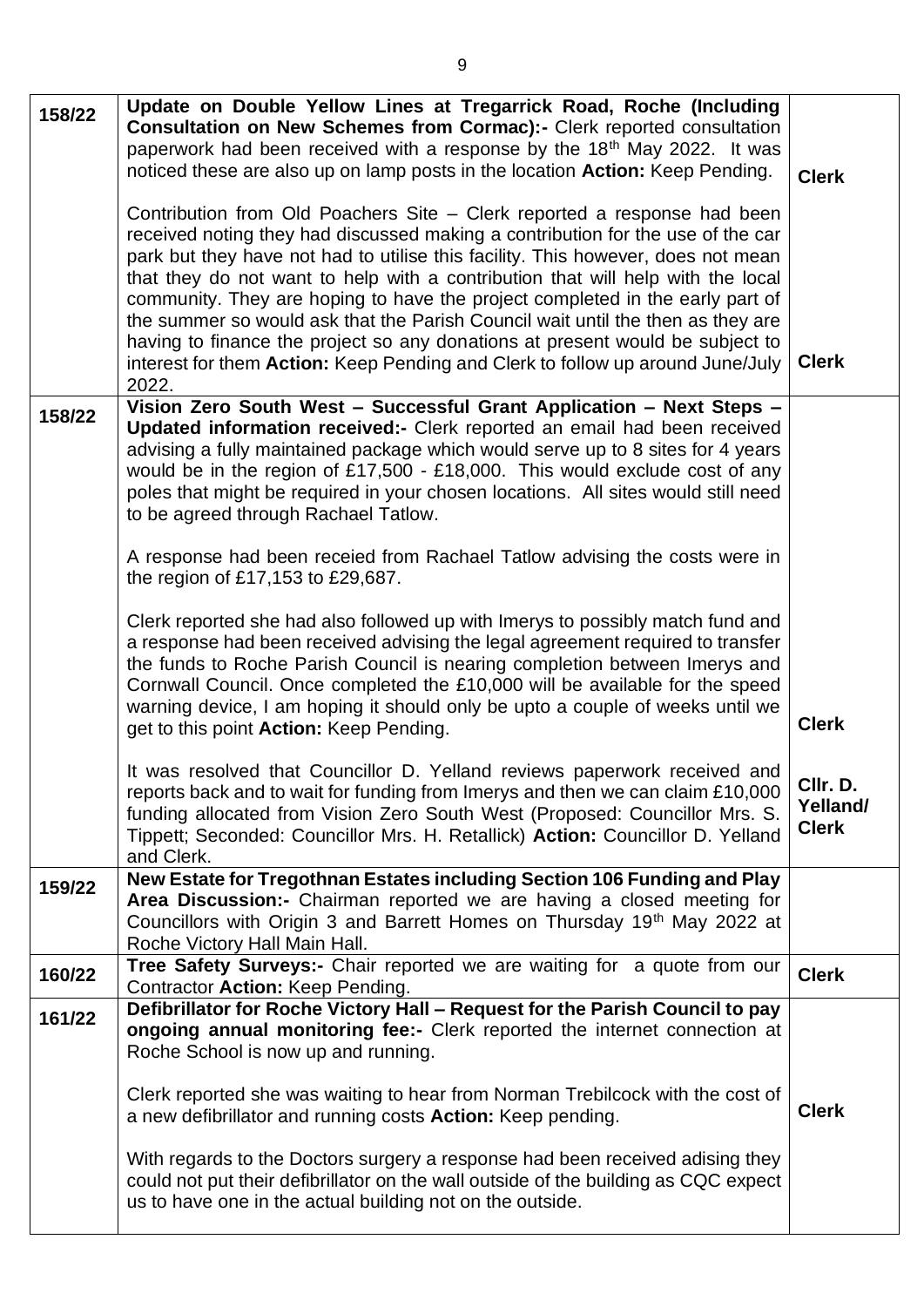|        | I would have a number of concerns even if we were allowed to do this as I am<br>also not sure how we would secure it so that it remains only for the use of people<br>who need it. I think the community ones have a number that you call to release<br>the equipment. I am not sure who would man that phone line. If it was in a case<br>where the code was attached to the box, then we would have to check the<br>equipment to see if it's still in working order and whether the pads etc are still<br>there and we simply do not have the manpower to do this and I would not want<br>to take on the liability should anything be missing or not working. As you know<br>we use NHS money, so we would not be able to help fund another, but we will<br>of course be happy to have a spare penny jar at reception or promote any other<br>type of fundraising.      |                         |
|--------|---------------------------------------------------------------------------------------------------------------------------------------------------------------------------------------------------------------------------------------------------------------------------------------------------------------------------------------------------------------------------------------------------------------------------------------------------------------------------------------------------------------------------------------------------------------------------------------------------------------------------------------------------------------------------------------------------------------------------------------------------------------------------------------------------------------------------------------------------------------------------|-------------------------|
| 162/22 | Registration of Land at Roche Football Club owned by the Parish Council:-<br>Clerk reported the invoice had been received for payment in the sum of<br>£1,072.80 including vat, which would be included on the next accounts schedule.<br>In the meantime paperwork had been received advising the Parish Council's<br>unregistered title does not include the land out to the dotted line on the attached<br>plan ('the Land'). However it may be possible to make a claim for adverse<br>possession of this additional area depending upon a number of factors and an<br>additional fee in the region of £600.00 plus vat. It was resolved to leave off and<br>continue without (Proposed: Councillor M. Edyvean; Seconded: Councillor Mrs.                                                                                                                             |                         |
|        | S. Tippett) Action: Clerk.                                                                                                                                                                                                                                                                                                                                                                                                                                                                                                                                                                                                                                                                                                                                                                                                                                                | <b>Clerk</b>            |
| 163/22 | Discussion on Allotments/Community Garden for Roche:- It was suggested<br>including this item into the Jubilee Project and making an area in Dukes Court<br>into that is not owned by the Parish Council. We would not be able to have<br>allotments. Councillor Mrs. A. King reported on the piece of land behind the<br>Doctors Surgery and they liaised with the landlord and unfortunately they have<br>refused any work on this area. Chairman asked Councillor P. Guest if he could<br>find out the landlords of the areas behind the Clays Practice and Dukes Court,<br>involving Councillor M. Taylor and himself. No to allotments but working on<br>Community Garden/Jubilee Garden Action: Cornwall Councillor P. Guest.                                                                                                                                       | Cwll. Cllr.<br>P. Guest |
| 164/22 | To reconsider Solar Grant Funding and Small Grant Funding: - It was agreed<br>to discuss under closed session this evening.                                                                                                                                                                                                                                                                                                                                                                                                                                                                                                                                                                                                                                                                                                                                               |                         |
| 165/22 | New Laptop, Projector and Pop-Up Screen:- It was agreed to discuss under<br>closed session this evening.                                                                                                                                                                                                                                                                                                                                                                                                                                                                                                                                                                                                                                                                                                                                                                  |                         |
| 166/22 | Articles for Parish Council Website/Newsletter:- It was resolved to include<br>information from the meeting tonight for a report in the newsletter <b>Action:</b> Clerk.                                                                                                                                                                                                                                                                                                                                                                                                                                                                                                                                                                                                                                                                                                  | <b>Clerk</b>            |
| 167/22 | Correspondence – Clerk listed correspondence and actions required:-<br>1. Cornwall Council – Town & Parish Council Newsletter – 6 <sup>th</sup> May 2022<br>2. CALC – Teams Meeting: Cornwall Council restructure, business and budget<br>planning, Town and Parish Council Update Thursday 28 <sup>th</sup> April at 11.30am<br>3. NALC - Events - Fighting Climate Change<br>4. Steve Double MP - March e-news<br>5. CALC - NALC Direct Funding Survey<br>6. CALC - Smaller Councils Policy Issues Consultation<br>7. NALC - Make a Change<br>8. Cornwall Council - Dig Deeper Project - Nature Support for Mental Health<br>9. NALC - Chief Executive's Bulletin<br>10. Alan Percy - Failures at Cornwall Council<br>11. Cornwall Council – St. Austell China Clay Restoration & Tipping Strategy<br>12. CALC – Homes for Cornwall/Civic Lantern circulation of flyers |                         |